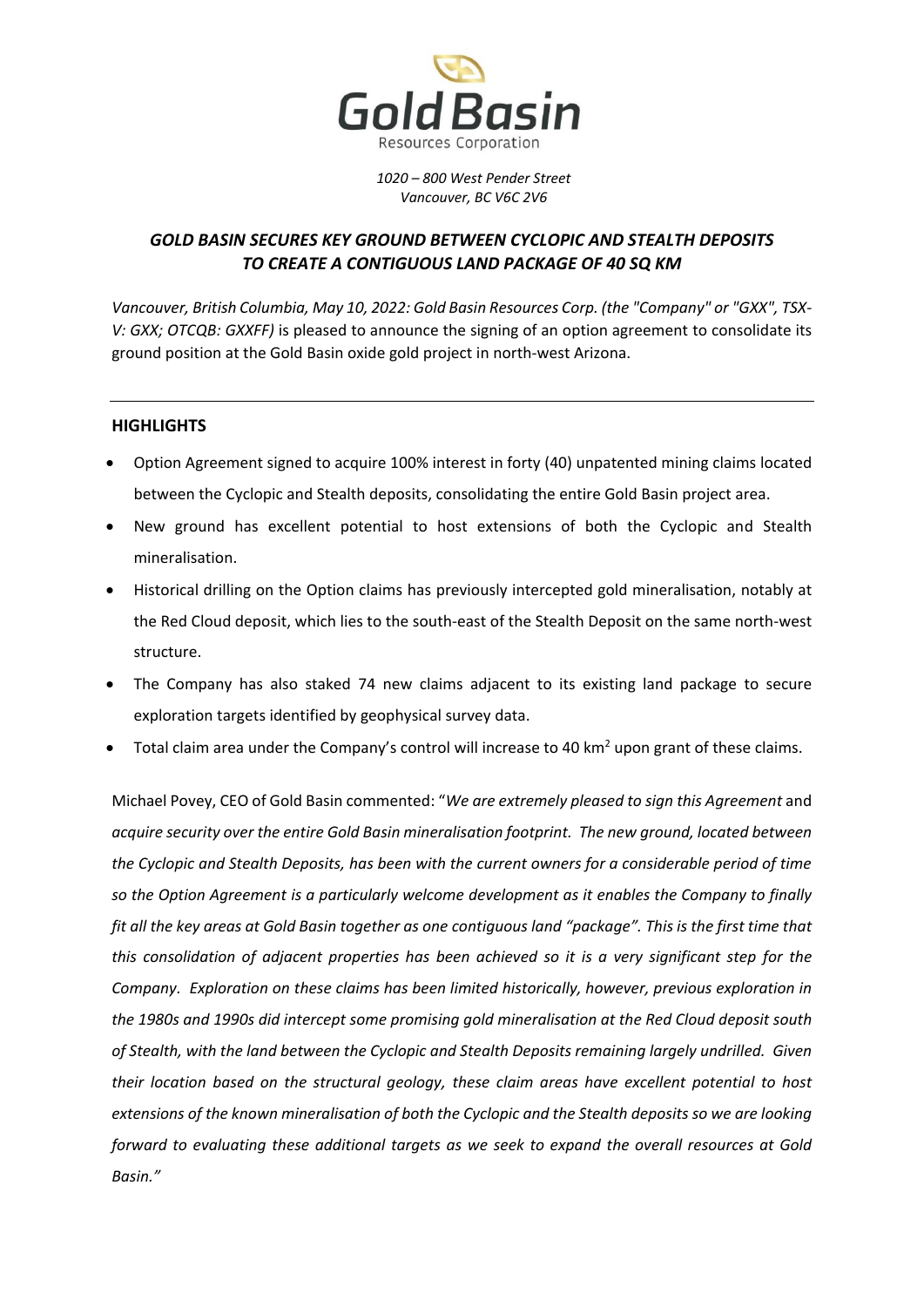



*Map 1: Gold Basin Project Land Status* 

## **OVERVIEW OF OPTION CLAIMS**

Map 1 delineates the current Gold Basin land status with the claims subject to the Company's Option Agreement shown in blue. The claims form a contiguous land package and follow a north-west trending diagonal for approximately 6km between the current 100% Company-owned Cyclopic and Stealth deposits.

## **TERMS OF THE AGREEMENT**

Under the terms of the Option Agreement, Gold Basin Resources can acquire a 100% interest in the claims by paying US\$750,000 in varying annual payment installments over a period of up to 9 years. The first-year payment amount is US\$25,000, with increasing annual payments totaling US\$350,000 by Year 7.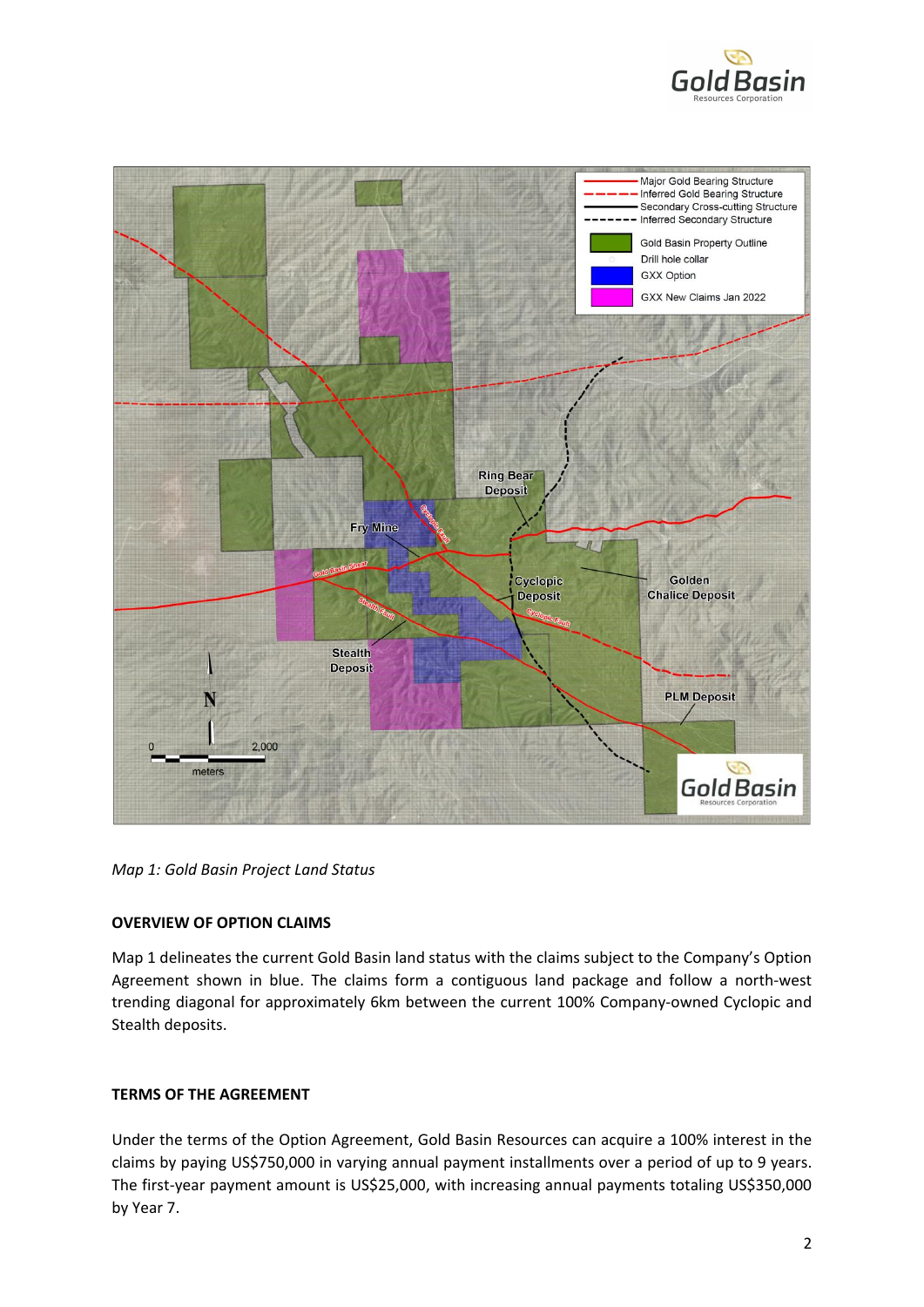

The Company, at its sole discretion, is able to exercise the Option at any time during the Option period.

Upon the execution of the Option, the current owners will receive a Net Profits Interest Royalty of 3.5%, which will be paid on profits from production on the claims. The Company has the right within 10 years of the grant to purchase back 1.5% of the royalty by paying \$3 million to the royalty holders.

#### **ABOUT GOLD BASIN RESOURCES CORPORATION**

Gold Basin Resources is engaged in the business of mineral exploration and the acquisition of mineral property assets in North America, including the Gold Basin Property located in the Gold Basin Mining District, Mohave County, Arizona, which comprises five mineral rights and 294 unpatented mining claims totalling 30.8 square kilometres. A total of 74 new unpatented claims and an Option to Acquire additional claims has expanded the total land footprint to 40 square kilometres.

On Behalf of the Board of Directors Michael Povey Chief Executive Officer and Director

For further information, please contact: Andrew Mendelawitz, Investor Relations Phone: 1-778-650-5457

#### **FORWARD-LOOKING STATEMENTS**

This news release contains forward-looking statements and forward-looking information (collectively, "forward looking statements") within the meaning of applicable Canadian and U.S. securities legislation, including the United States Private Securities Litigation Reform Act of 1995. All statements, other than statements of historical fact, included herein including, without limitation, future results from the comprehensive work program on PQ core from the Cyclopic deposit, the Company's expectation that it will be successful in enacting its business plans, and the anticipated business plans and timing of future activities of the Company, are forward looking statements. Although the Company believes that such statements are reasonable, it can give no assurance that such expectations will prove to be correct. Forward-looking statements are typically identified by words such as: "believes", "will", "expects", "anticipates", "intends", "estimates", "plans", "may", "should", "potential", "scheduled", or variations of such words and phrases and similar expressions, which, by their nature, refer to future events or results that may, could, would, might or will occur or be taken or achieved. In making the forward-looking statements in this news release, the Company has applied several material assumptions, including without limitation, that that there will be investor interest in future financings, market fundamentals will result in sustained precious metals demand and prices, the receipt of any necessary permits, licenses and regulatory approvals in connection with the future exploration and development of the Company's projects in a timely manner, the availability of financing on suitable terms for the exploration and development of the Company's projects and the Company's ability to comply with environmental, health and safety laws.